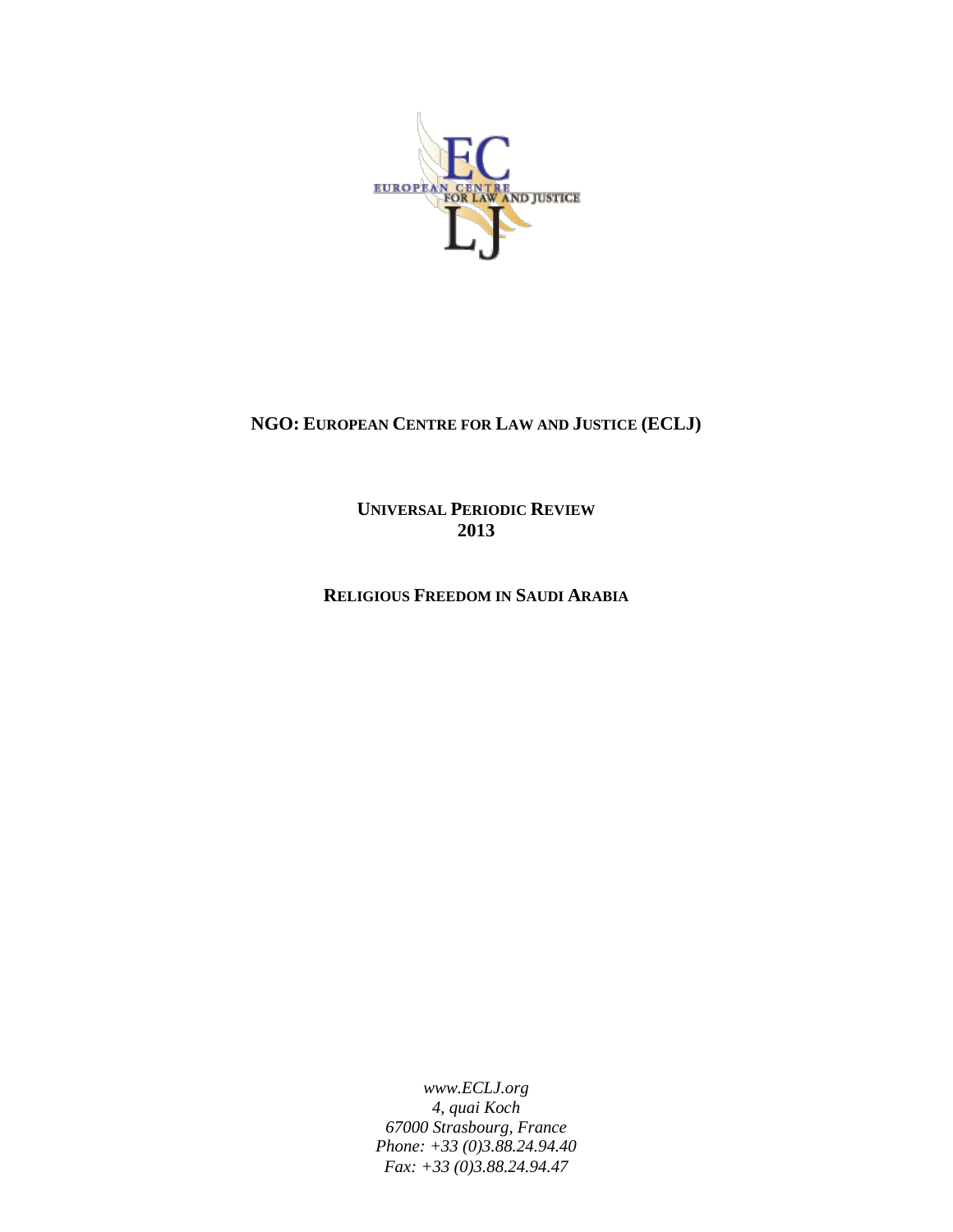#### **RELIGIOUS FREEDOM IN SAUDI ARABIA**

#### <span id="page-1-1"></span>**Introduction**

1. The European Centre for Law and Justice (ECLJ) is an international, non-governmental organisation dedicated to promoting and protecting human rights around the world. The ECLJ also holds Special Consultative Status before the United Nations Economic and Social Council. The purpose of this report is to highlight systematic human rights abuses in Saudi Arabia for the 2013 Universal Periodic Review (UPR). These abuses primarily result from the Saudi Arabian government's intolerance of religious freedom and discrimination against minorities. In Saudi Arabia, all citizens must adhere to Islam, and conversion to another religion is punishable by  $death<sup>1</sup>$ 

### <span id="page-1-2"></span>**Government Restricts Religious Freedom and Discriminates Against Minorities**

<span id="page-1-0"></span>2. The 2009 UPR expressed concerns about the violations of the freedom of religion, $2$  and recommended that Saudi Arabia provide freedom of religion in its national legislation.<sup>3</sup> Additionally, the UPR recommended that Saudi Arabia "reinforce its efforts in the area of the implementation of obligations under international human rights law, in particular those pertaining to freedom of opinion and expression."<sup>4</sup> In Saudi Arabia, there is no legal recognition of, or protection under the law, for freedom of religion, and it is severely restricted in practice.<sup>5</sup> The country is a monarchy and the King is both head of state and government. The legal system is based on the government's official interpretation of Sharia law. Sunni Islam is the official religion. Sunni Muslims comprise ninety percent of the population while approximately ten percent are Shia Muslims. Of the twelve million foreigners, there is a small Christian population, including Eastern Orthodox, Protestants, and Roman Catholics.<sup>6</sup>

3. According to Open Doors, a religious freedom watchdog, Saudi Arabia ranks second only to North Korea on the list of countries suffering under the worst religious persecution in the world.<sup>7</sup> As of 2012, the Saudi government has "failed to implement a number of promised reforms related to promoting freedom of thought, conscience, and religion or belief."<sup>8</sup> It has continued to severely restrict religious freedom. The Commission to Promote Virtue and Prevent Vice (CPVPV) is a semiautonomous agency that exists to monitor social behaviour and enforce

 $\overline{a}$ 

<sup>1</sup>U.S. DEP'T OF STATE, *2011 International Religious Freedom Report – Saudi Arabia*, 1 (30 July 2012), http://www.state.gov/documents/organization/193117.pdf [hereinafter *2011 Int'l Religious Freedom Report*].

<sup>&</sup>lt;sup>2</sup>Rep. of the Working Group on the Universal Periodic Review, Human Rights Council, 11th sess., Mar. 2009, para. 59, U.N. Doc. A/HRC/11/23 (Mar. 2009) [hereinafter 2009 Working Group Report].

<sup>3</sup> *Id.* para. 33.

<sup>4</sup> *Id.* para. 87(5).

<sup>5</sup> *2011 Int'l Religious Freedom Report*, *supra* note [1,](#page-1-0) at 5.

<sup>6</sup> *Id.* at 2.

<sup>7</sup>*World Watch List Countries*, OPENDOORS,

http://www.worldwatchlist.us/?utm\_source=opendoorsusa.org&utm\_medium=referral&utm\_campaign=wwl&utm\_ content=homepage-banner, (last visited 22 Feb. 2013).

<sup>8</sup>U.S. COMM'N ON INT'L RELIGIOUS FREEDOM, USCIRF ANNUAL REPORT 2012 - COUNTRIES OF PARTICULAR CONCERN: SAUDI ARABIA (20 Mar. 2012) [hereinafter USCIRF ANNUAL REPORT 2012].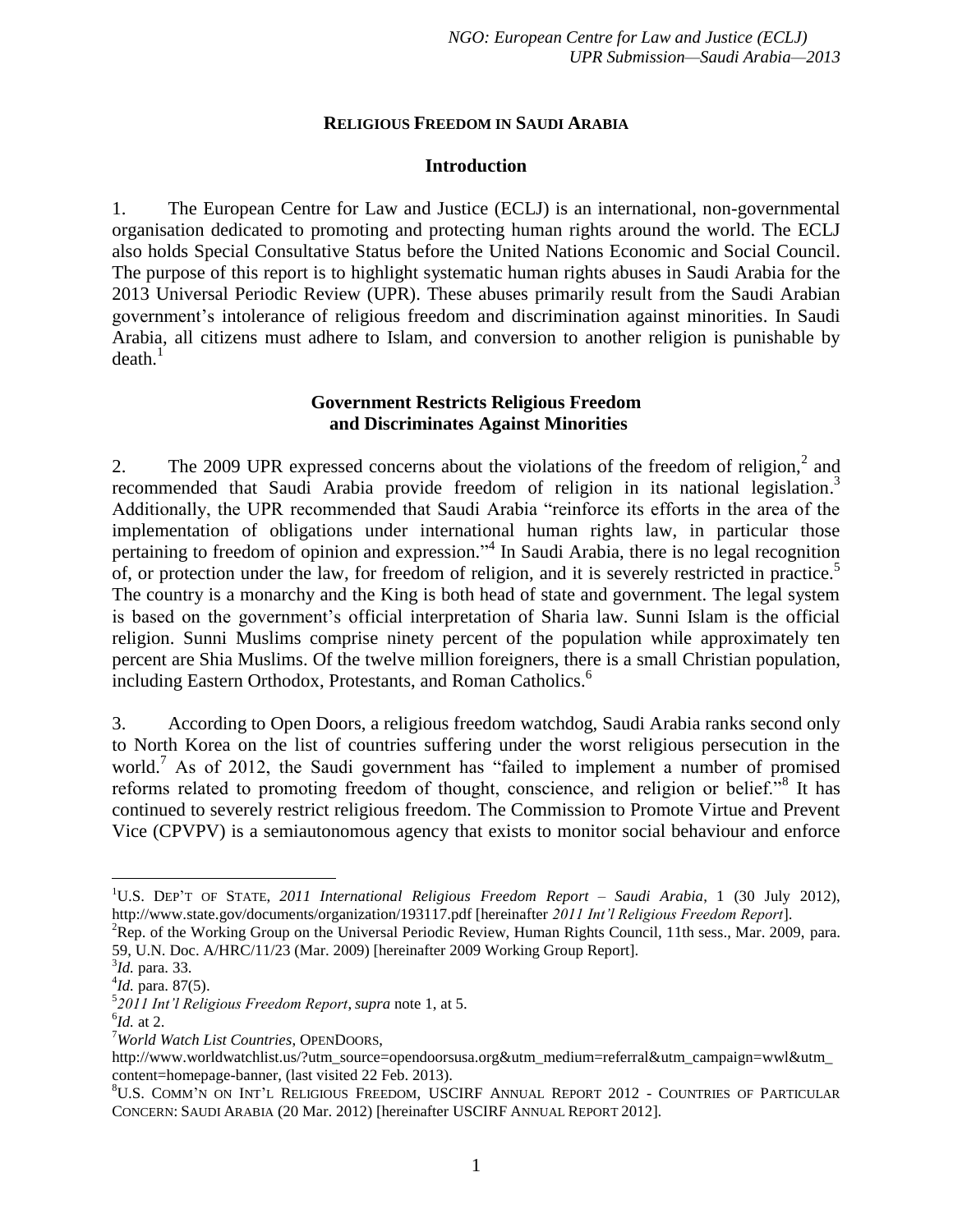morality consistent with the government's interpretation of Islam.<sup>9</sup> Members of the CPVPV are also known at the mutawwain.<sup>10</sup> The mutawwain have a history of committing abuses, such as killings, with impunity. $11$ 

## *Discrimination against Women*

4. In addition to severely restricting religious freedom, the Saudi government discriminates against women and other minorities. The 2009 UPR recommended that Saudi Arabia "develop a comprehensive national action plan for the promotion of gender equality," and "adopt all necessary measures to incriminate violence against women."<sup>12</sup> As of 2012, women are banned from driving, are restricted from engaging in sports, and are limited in dress and work.<sup>13</sup> Women, especially foreign women, are harassed by the mutawwain for failure to observe strict dress codes, such as the failure to "cover their hair." 14

## <span id="page-2-0"></span>**Legal Restrictions on Religious Beliefs**

5. In Saudi Arabia, the Basic Law states that the Quran and the Sunna are the constitution.<sup>15</sup> Christians and other minorities are not allowed to publically profess or practice their faith and experience discrimination, harassment, detention, and if noncitizens, deportation.<sup>16</sup> There is no separation of religion and the state.<sup>17</sup> Blasphemy, apostasy, and proselytizing by non-Muslims are punishable by death.<sup>18</sup> The judicial system is also based on Sharia law, and the Consultative Council is responsible for approving laws and regulations that are compatible with Sharia.<sup>19</sup> The Government restricts the establishment of places of worship and public training of non-Sunni clergy.<sup>20</sup> Additionally, the public education system enforces the teaching of Islam, and the textbooks are intolerant of Christianity and other religions.<sup>21</sup>

## *Arrest and Detention*

6. In February 2013, fifty-three Ethopian Christians were arrested at a private house church after gathering for private religious worship.<sup>22</sup> The group was placed under arrest by the mutawwain, and three of the Christian leaders were charged with "seeking to convert Muslims to

 9 *Id.*

<sup>10</sup>*Id.*

<sup>11</sup>*Id.*

<sup>12</sup>2009 Working Group Report, *supra* note [2,](#page-1-1) para. 87(17).

<sup>&</sup>lt;sup>13</sup>World Report 2013—Saudi Arabia, Human Rights Watch (31 Jan. 2013), http://www.hrw.org/worldreport/2013/country-chapters/saudi-arabia.

<sup>14</sup>*2011 Int'l Religious Freedom Report*, *supra* note [1,](#page-1-0) at 16–17.

<sup>15</sup>*Id.* at 3.

<sup>16</sup>USCIRF ANNUAL REPORT 2012, *supra* not[e 8.](#page-1-2)

 $^{17}$ *Id.* 

<sup>18</sup>*2011 Int'l Religious Freedom Report*, *supra* note [1,](#page-1-0) at 5.

<sup>19</sup>*Id.* at 4.

<sup>20</sup>USCIRF ANNUAL REPORT 2012, *supra* not[e 8.](#page-1-2)

<sup>21</sup>*Int'l Religious Freedom Report*, *supra* note [1,](#page-1-0) at 18.

<sup>&</sup>lt;sup>22</sup>Benjamin Weinthal, *Saudi Religious Police Arrest Ethiopian Workers for Practicing Christianity*, FOX NEWS (21 Feb. 2013), http://www.foxnews.com/world/2013/02/21/saudi-religious-police-arrest-ethiopian-workers-forpracticing-christianity/.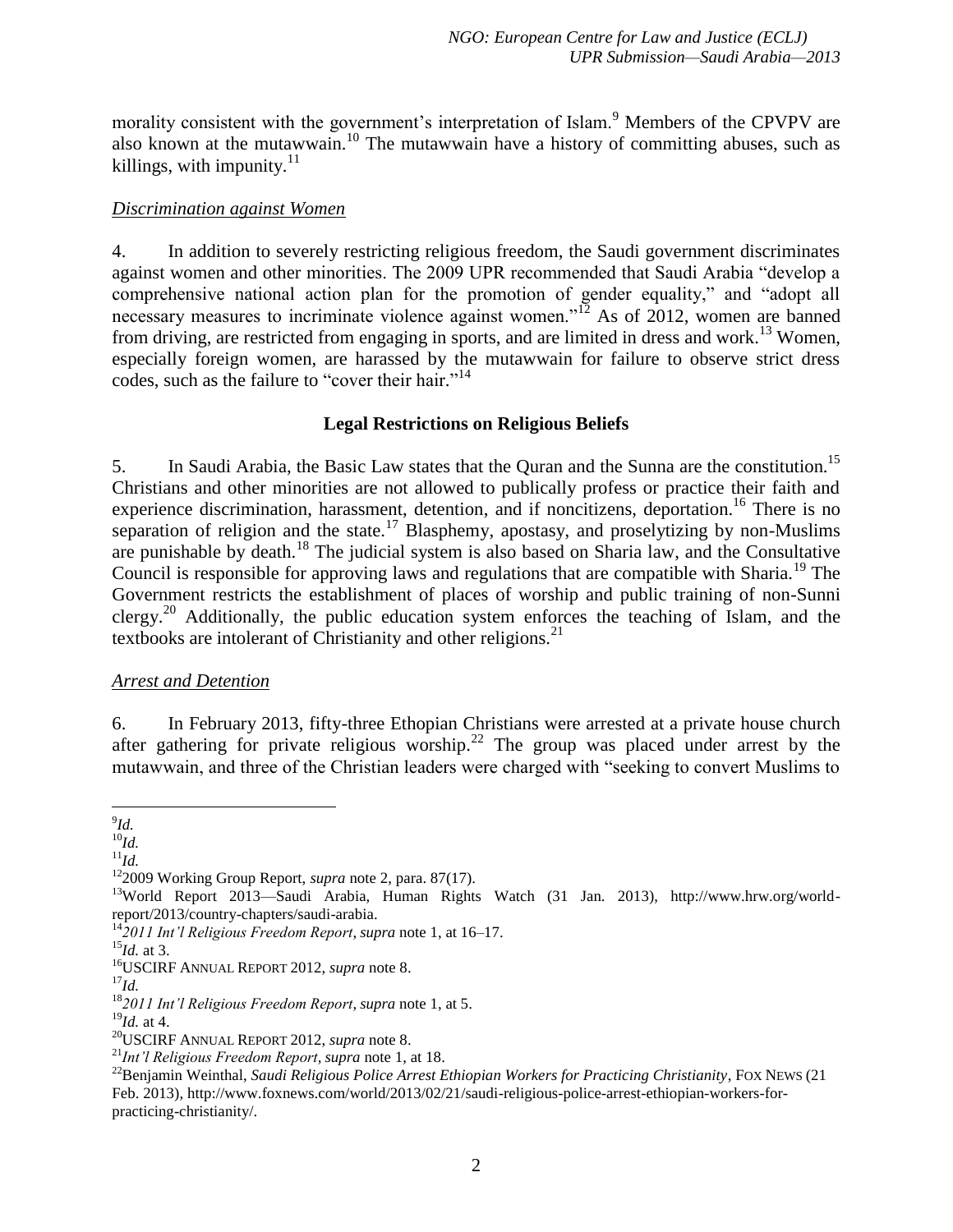<span id="page-3-0"></span>Christianity."<sup>23</sup> During 2011, non-Muslims throughout the country were detained and harassed for engaging in private religious worship.<sup>24</sup> On December 15, 2011, thirty-five Christian Ethiopian workers were arrested and detained for holding a prayer vigil.<sup>25</sup> The arrestees included twenty-nine women, and six men, all of whom were charged with "mixing of the sexes."<sup>26</sup> These arrestees were imprisoned for over seven months "in barbaric prison conditions, where the men faced severe beatings and the women were subjected to sexually intrusive torture methods."<sup>27</sup> Eight months after the arrest these Christians were deported.<sup>28</sup> Also, in January 2011, two Indian Christians "were beaten and arrested" by religious police in an "apartment in which they had recently conducted a regular [worship] meeting."<sup>29</sup>

## *Restriction on Bibles*

7. In addition to discrimination in the form of arrests and detentions, the Saudi government discriminates against Christians by restricting the use of Bibles. While Saudi Arabia does not currently restrict Bibles for personal use, the Foreign and Commonwealth Office states that "[i]mporting larger quantities than [one] can carry severe penalties."<sup>30</sup> In fact, "[c]ustoms officials routinely open mail and shipments to search for contraband, including non-Muslim materials, such as Bibles and religious videotapes.<sup>31</sup>

## *Apostasy Charges*

8. Raif Badawi, an online activist who founded the "Saudi Arabian Liberals" website, has been charged with the crime of apostasy.<sup>32</sup> Badawi was first detained in 2008, and then in 2009 a travel ban was placed on him.<sup>33</sup> In December, 2012, a court moved forward with the apostasy charge, and Badawi was required to sign documents that would allow his trial to proceed.<sup>34</sup> As of January 31, 2013, a Saudi court lowered the charges to "insulting Islam through electronic channels."<sup>35</sup>

<sup>31</sup>*Freedom of Religion in Saudi Arabia—Restrictions on Religious Freedom*, ARABIC BIBLE,

<span id="page-3-1"></span> $\overline{a}$ <sup>23</sup>*Id.*

<sup>24</sup>*Int'l Religious Freedom Report*, *supra* note [1,](#page-1-0) at 8.

<sup>&</sup>lt;sup>25</sup>Nina Shea & Jonathan Racho, *Persecuted for Praying to God in Saudi Arabia*, NAT'L REVIEW ONLINE (8 Feb. 2012), http://www.nationalreview.com/corner/290616/persecuted-praying-god-saudi-arabia-nina-shea. <sup>26</sup>*Id.*

<sup>27</sup>Weinthal, *supra* note [22.](#page-2-0)

<sup>28</sup>Shea & Racho, *supra* note [25](#page-3-0)

<sup>29</sup>*Saudi Arabia: Persecution of Christians*, MIDDLE EAST CONCERN (2011),

http://meconcern.org/index.php?option=com\_content&view=article&id=263:saudi-arabia-persecution-ofchristians&catid=25:saudi-arabia&Itemid=9#\_ftn1.

<sup>30</sup>*Travel & Living Abroad: Saudi Arabia*, FOREIGN & COMMONWEALTH OFFICE, http://www.fco.gov.uk/en/traveland-living-abroad/travel-advice-by-country/middle-east-north-africa/saudi-arabia (last updated 15 Feb. 2013).

http://www.arabicbible.com/for-christians/1438-freedom-of-religion-in-saudi-arabia.html?start=3, (last visited 22 Feb. 2013).

<sup>32</sup>*Saudi Arabia: Travel Ban against Blogger Mr. Raif Badawi for Criticising Religious Police*, FRONT LINE DEFENDERS, (12 Dec. 2009), http://www.frontlinedefenders.org/node/2281.

<sup>33</sup>*Id.*

<sup>34</sup>*Saudi Arabia Uses Capital Offence of 'Apostasy' to Stifle Debate*, AMNESTY INT'L, (24 Dec. 2012), http://www.amnesty.org/en/news/saudi-arabia-uses-capital-offence-apostasy-stifle-debate-2012-12-24.

<sup>35</sup>*Saudi Arabia: Sweeping Injustices*, Human Rights Watch (31 Jan. 2013) [hereinafter *Sweeping Injustices*], http://www.hrw.org/news/2013/01/31/saudi-arabia-sweeping-injustices.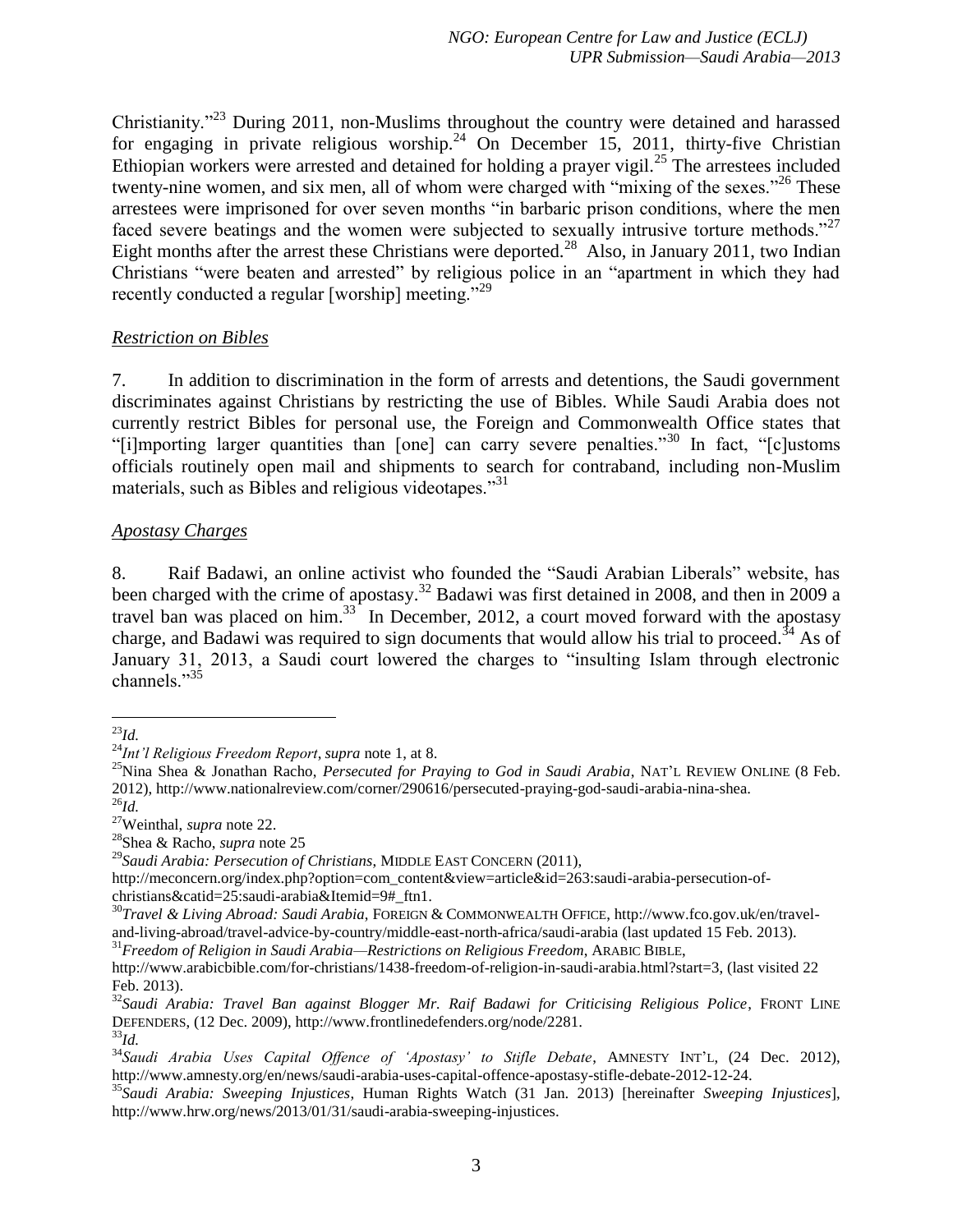9. Mohammed al-Bjadi, a human rights activist, is serving a four-year-sentence for "setting up a human rights organization." <sup>36</sup> In February, 2012, twenty-three year old Saudi blogger, Hamza Kashgari, "fled from Saudi Arabia to Malaysia because of potential apostasy and blasphemy charges."<sup>37</sup> He was deported from Malaysia back to Saudi Arabia and placed in detention. <sup>38</sup> Kashgari, Badawi, and al-Bjadi are just a few examples of the many people who have been arrested in Saudi Arabia expressing an opinion "that deviate<sup>[5]</sup> from the official lines." $39$ 

<span id="page-4-0"></span>10. Again, these blasphemy and apostasy charges violate international norms of freedom of religion and expression, such as Articles 18 and 19 of the International Covenant on Civil and Political Rights (ICCPR),<sup>40</sup> and Articles 18 and 19 of the Universal Declaration of Human Rights (UDHR). <sup>41</sup> Although Saudi Arabia is not a party to the ICCPR and abstained from voting for the UDHR, $42$  as a UN Member it must not violate the fundamental rights of its citizens or non-Muslims who live in the kingdom. As a member of the UN, Saudi Arabia is bound by Article 55 of the UN Charter which calls for "universal respect for, and observance of, human rights and fundamental freedoms for all without distinction as to race, sex, language, or religion.<sup> $43$ </sup> Furthermore, it has pledged "to take joint and separate action in co-operation with the Organization for the achievement of the purpose set forth in Article 55."<sup>44</sup> Freedom of religion is a fundamental right, which neither the ICCPR nor the UDHR limit under any circumstances, <sup>45</sup>

<sup>45</sup>Article 18 of the ICCPR states:

1. Everyone shall have the right to freedom of thought, conscience and religion. This right shall include freedom to have or to adopt a religion or belief of his choice, and freedom, either individually or in community with others and in public or private, to manifest his religion or belief in worship, observance, practice and teaching.

2. No one shall be subject to coercion which would impair his freedom to have or to adopt a religion or belief of his choice.

ICCPR, *supra* note [40.](#page-4-0) In addition, CCPR General Comment 22 on the ICCPR states

Article 18 distinguishes the freedom of thought, conscience, religion or belief from the freedom to manifest religion or belief. It does not permit any limitations whatsoever on the freedom of thought and conscience or on the freedom to have or adopt a religion or belief of one's choice. These freedoms are protected unconditionally, as is the right of everyone to hold opinions without interference in article 19.1. In accordance with articles 18.2 and 17, no one can be compelled to reveal his thoughts or adherence to a religion or belief.

 $\overline{a}$ <sup>36</sup>*Sweeping Injustices*, *supra* not[e35.](#page-3-1)

<sup>37</sup>USCIRF ANNUAL REPORT 2012, *supra* not[e 8.](#page-1-2)

<sup>38</sup>*Id.*

<sup>39</sup>*Id.*

<sup>&</sup>lt;sup>40</sup>International Covenant on Civil and Political Rights, 16 Dec. 1966, arts. 18, 19, 999 U.N.T.S. 171 [hereinafter ICCPR].

<sup>41</sup>Universal Declaration of Human Rights, arts. 18, 19, G.A. Res. 217 (III) A, U.N. Doc. A/RES/217(III) (10 Dec. 1948).

<sup>42</sup>*United Nations Yearbook Summary, 1948*, NAT'L COORDINATING COMM. FOR UDHR 50 (24 Apr. 1998), http://www.udhr.org/history/yearbook.htm.

 $^{43}$ U.N. Charter art. 55(c).

<sup>44</sup>*Id.* art. 56.